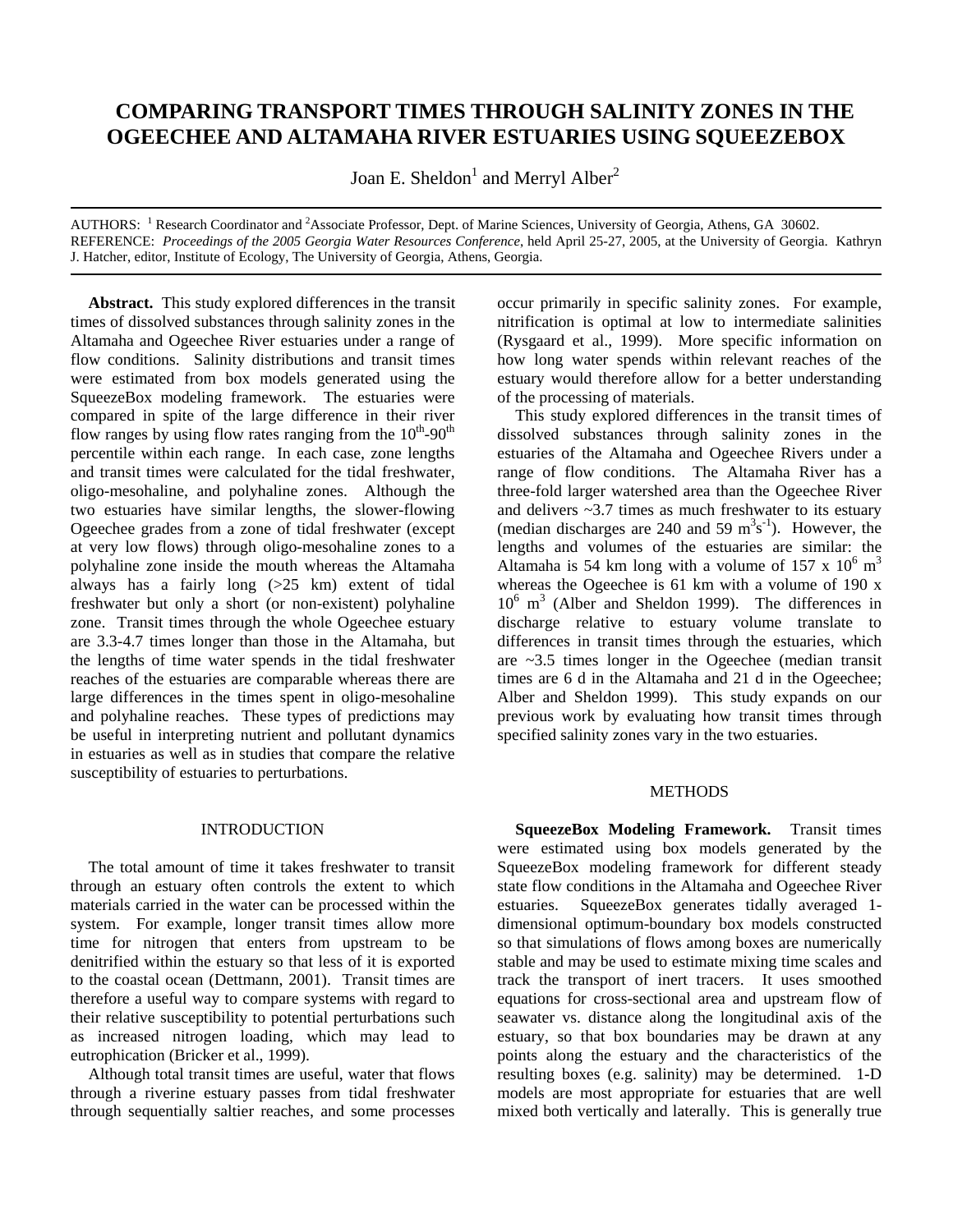for the estuaries considered here, although the lower Altamaha River estuary is sometimes stratified.

The SqueezeBox framework is modular: equations and data from external files are used to generate box models for an estuary. The application and results from an earlier Altamaha River estuary module calibrated for a more limited flow range have been described previously (Sheldon and Alber, 2002; 2003), but that module could not predict the higher salinities that occurred during the recent drought (1999-2002). We have now recalibrated the equation for upstream flow of seawater so that it includes salinity observations collected at low flows (obtained from the Georgia Coastal Ecosystems LTER project (D. Di Iorio, pers. comm.) and the Georgia Coastal Resources Division Water Quality Monitoring Program).

We developed a module for the Ogeechee River estuary using the same methods as for the Altamaha (Sheldon and Alber, 2002). Cross-sectional areas at 1-km intervals along the estuary axis were estimated using measurements from National Oceanic and Atmospheric Admin. (NOAA) or U.S. Geological Survey (USGS) charts. Salinity data, in addition to that compiled by Winker et al. (1985), were provided by the Georgia Rivers LMER Program, the Georgia Coastal Resources Division Water Quality Monitoring Program, the Univ. of Georgia Marine Extension Service, L.R. Pomeroy, and J. Blanton. Daily mean river discharges into the estuary were estimated as the sum of the discharges at USGS gauges 02202500, 02202600, and 02203000 (Alhadeff et al. 2003), corrected for the ungaged portion of the watershed (23%).

**Model Runs.** Box models were generated for each estuary using river flow rates from the  $10^{th}$ -90<sup>th</sup> percentile of the range (Table 1) for the period of record common to both estuaries (1937-2003). We compared relative rather than absolute flow rates because the flow ranges of the two estuaries are considerably different: comparisons of equal river flows would misrepresent the normal ranges of both estuaries and unfairly compare high flow in the Ogeechee with low flow in the Altamaha River. In addition, the two estuaries are geographically close and their watersheds experience similar rainfall patterns, so that temporal flow patterns are highly correlated (i.e. a peak discharge for the Altamaha occurs about 2 d after one in the Ogeechee). Model time steps were 0.2 d for the Ogeechee and 0.05 d for the Altamaha so that, given the differences in flow rates, numbers of model boxes would be approximately equal and spatial resolutions similar.

Salinity zones were defined as follows: tidal freshwater extended from head of tide (54 km from the mouth in the Altamaha estuary and 61 km in the Ogeechee) to the box boundary where salinity was  $\leq 0.5$  on the upstream side; the oligo-mesohaline zone extended from this boundary to the box boundary below salinity 18; and the polyhaline zone extended downstream of the latter boundary. To

|  | Table 1. River Flow Rates Compared in Model Runs |  |
|--|--------------------------------------------------|--|
|  | and Corresponding Average Transit Times          |  |

|            | <u>Ogeechee</u>        |                     | Altamaha               |                                |
|------------|------------------------|---------------------|------------------------|--------------------------------|
| Percentile | Flow<br>$(m^3 s^{-1})$ | Transit<br>Time (d) | Flow<br>$(m^3 s^{-1})$ | Transit<br>Time <sub>(d)</sub> |
| 10         | 14.8                   | 54.0                | 91.8                   | 11.5                           |
| 20         | 22.8                   | 39.7                | 121.2                  | 9.3                            |
| 30         | 31.6                   | 31.1                | 153.5                  | 7.7                            |
| 40         | 43.1                   | 24.5                | 192.4                  | 6.4                            |
| 50         | 58.7                   | 19.3                | 240.1                  | 5.4                            |
| 60         | 81.9                   | 14.8                | 309.0                  | 4.3                            |
| 70         | 116.4                  | 11.0                | 428.1                  | 3.3                            |
| 80         | 166.8                  | 8.1                 | 609.1                  | 2.4                            |
| 90         | 273.1                  | 5.2                 | 933.4                  | 1.6                            |

determine transit times through salinity zones, tracers were introduced into the most upstream box of each model by giving the box an initial relative concentration of 1 and all other boxes and boundary inputs initial concentrations of 0. Models were run until 99% of tracer had exited the estuary, and whole-estuary average transit times (average amount of time tracer spends between head of tide and the mouth) were calculated (Sheldon and Alber, 2002). Similarly, tracers were introduced into the boxes below the salinity zone boundaries and average residence times (times to exit the estuary) were calculated. Average transit time through each salinity zone was calculated by subtraction.

### RESULTS

**Model Validation.** Predicted salinity distributions in both the Altamaha and Ogeechee River estuaries agree well with observations of mid-tide averaged salinity obtained for 14 flows in the Ogeechee ranging from the  $6<sup>th</sup>$ to  $84<sup>th</sup>$  percentile and for 21 flows in the Altamaha ranging from the  $1<sup>st</sup>$  to  $90<sup>th</sup>$  percentile. Direct observations (e.g. physical tracer studies) suitable for validating average transit times are not available, but model estimates corresponding to flows from the salinity calibration data sets are highly correlated with estuary flushing times calculated independently from a long-term data set (Alber and Sheldon, 1999).

**Salinity Zonation.** Although the Ogeechee and Altamaha River estuaries have similar overall lengths, those of the individual salinity zones vary considerably between the two systems (Fig. 1, left). The Ogeechee estuary grades from tidal freshwater through oligohaline and mesohaline zones (combined in Fig. 1) to a polyhaline zone inside the mouth except at very low flows  $(*30*<sup>th</sup>)$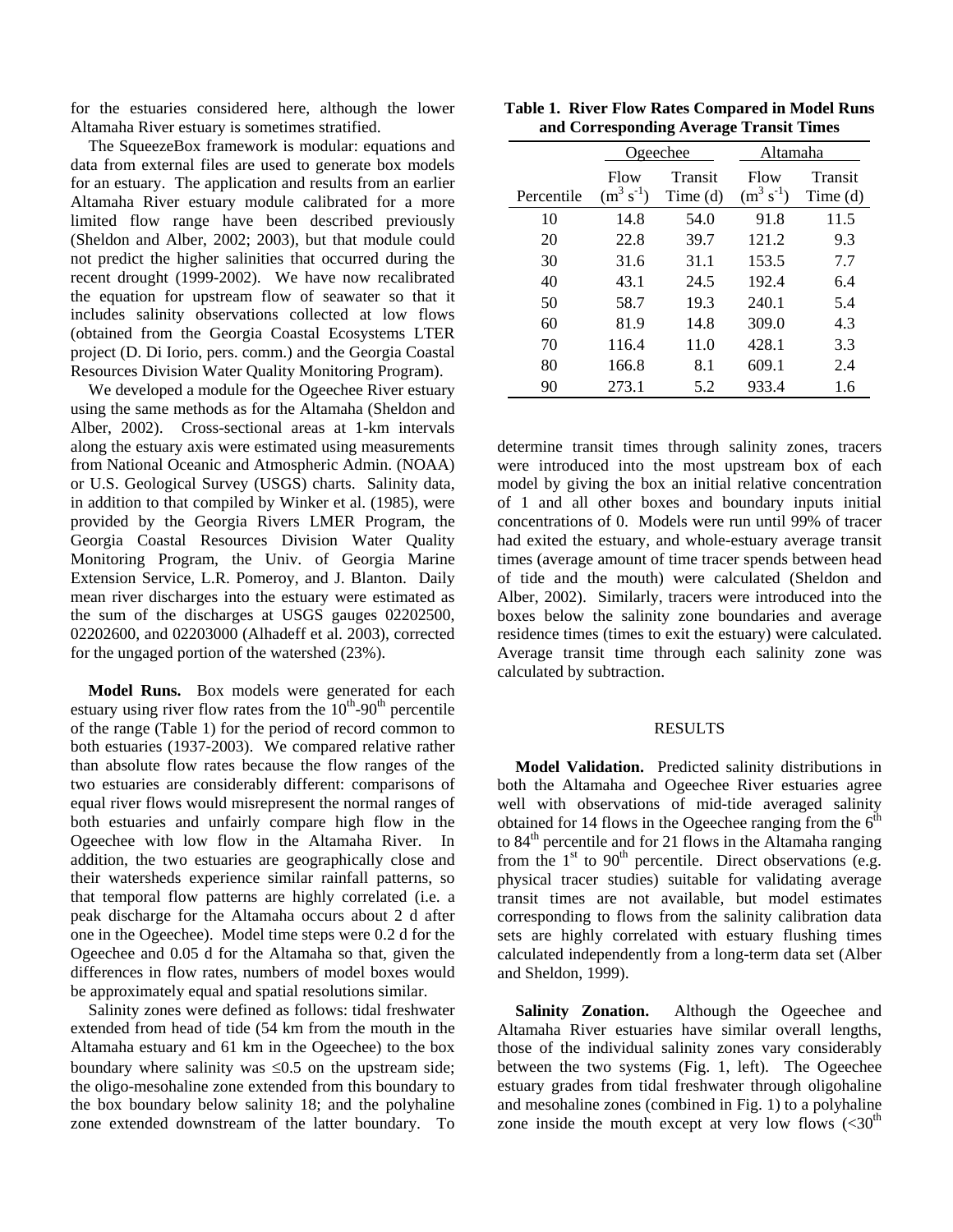percentile), when there is negligible tidal freshwater. The Altamaha estuary always has a fairly long (>25 km) extent of tidal freshwater even at very low flows, but only a short (or non-existent) polyhaline zone. This is due to the large freshwater flows that enter the Altamaha estuary, which can shift the polyhaline zone onto the Continental Shelf.

**Transit Times.** In both estuaries, average transit times through each salinity zone as a proportion of the total transit time (Fig. 1, middle) are somewhat different than would be expected from the proportional lengths of the zones (Fig. 1, left). A greater proportion of time is spent in higher-salinity zones (and a lesser proportion in tidal freshwater) than might be expected, largely due to the increase in estuarine volume that occurs towards the mouth. These results show that, depending on flow rate, conservatively mixing substances entering at the head of tide would spend 17-44% of the time in tidal freshwater in the Altamaha even though tidal freshwater constitutes 47- 80% of the estuary length. In the Ogeechee, substances would spend up to 23% of the time in tidal freshwater even though it constitutes up to 47% of the estuary length.

Although a proportionate view of transit times is useful

for comparison, the extent to which materials are transformed depends on the absolute amount of time spent in relevant zones (Fig. 1, right). Average transit times through the Ogeechee estuary are 3.3-4.7 times longer than in the Altamaha estuary (Table 1) but this difference is not uniform over all salinity zones. For example, the length of the tidal freshwater zone in the Altamaha is at least 50% greater than that in the Ogeechee, yet under most flow conditions transit times through this zone are similar or up to twice as long in the Ogeechee. More importantly, transit times through tidal freshwater are short in both estuaries: only 0-2.6 d in the Ogeechee and 0.7-1.9 d in the Altamaha. Likewise, transit times through the Ogeechee oligo-mesohaline zones are up to 4 times longer than those in the Altamaha, even though this reach is only about twice as long. Finally, transit times through the Ogeechee polyhaline zone are up to 8 times as long as those in the Altamaha, when the zone itself is at most 5 times longer. In absolute terms, transit times through the higher-salinity zones in the Ogeechee vary from 3-21 d in the oligo-mesohaline zone and 1.5-33 d in the polyhaline zone, whereas in the Altamaha times range from only 1-10 d in both zones combined.



**Figure 1. Lengths of salinity zones (left) and average transit times through each zone as a portion of the total (center) and on an absolute scale (right) for flows in Table 1.**